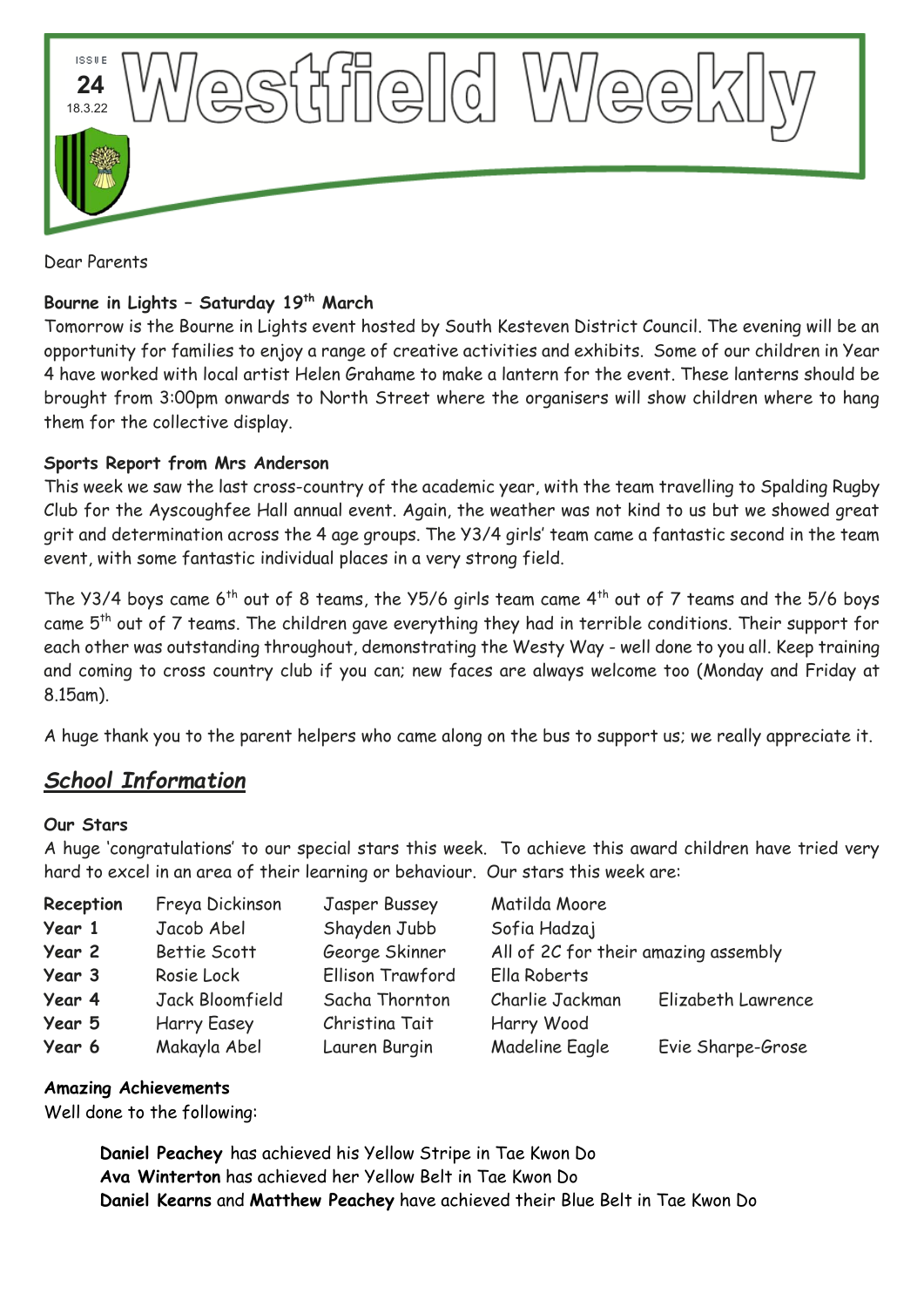### **Attendance**

Congratulations to the following classes who were winners for the week commencing  $7<sup>th</sup>$  March.

| Gold Trophy    | Mr Mulhern's Class (98.21%)                                              |
|----------------|--------------------------------------------------------------------------|
| Silver Trophy  | Mrs Arnold's Class (98.00%)                                              |
| Attendance Ted | Mrs Bull's Class (97.87%)<br>Mrs Scotney & Mrs Woodcock's Class (95.30%) |

### **School Led Clubs – Week commencing 21st March**

A courtesy reminder that there are no school led clubs in the week commencing 21<sup>st</sup> March due to parents' evenings – this includes the before school cross country. External paid clubs will run as normal.

# **Parents' Evening – 22nd & 24th March**

If you haven't already done so, please ensure you book an appointment via Parentmail to see your child's teacher – the link to do this was sent to all parents via Parentmail.

### **Summer Uniform**

Children will be able to wear their summer uniform of green polo shirts and summer dresses when we return from the Easter break on Wednesday 20<sup>th</sup> April. If you are thinking of purchasing sandals during the Easter break, **we would ask that children do not wear open toe sandals for school**.

### **Year 5 – Rescheduled Radio Shows**

In Year 5, the children have been fortunate to have weekly sessions with Paradigm Arts, learning to become journalists and how the same skills can be applied to different media. This project is based around their topic of space which has really inspired many of them. It has been wonderful to see the pupils going above and beyond in their learning by carrying out further research at home and producing some extra work to share. The classes all produced a radio show before half term which has been rescheduled to be broadcast on Siren FM [\(https://www.sirenonline.co.uk\)](https://www.sirenonline.co.uk/) on the following dates at 2pm:

- $\bullet$  5D Monday 21st March
- 5L Wednesday 23<sup>rd</sup> March
- $\bullet$  5M Thursday 24<sup>th</sup> March

Tune in on those days to find out more.

### **School Lunches**

All of the weekly menus for next term are now available on the meals website, so you can order well in advance. A copy of the menu and upcoming 'Theme Days' has been sent out by Parentmail and added to the school website. Tuesday 29<sup>th</sup> March is the deadline for ordering meals for the first week back after Easter please don't miss this! This includes our first theme day lunch on Friday 22<sup>nd</sup> April for St. George's Day. The children will be able to have sausage & baked bean casserole with mashed potatoes, peas & carrots followed by mixed berry jam sponge & custard for dessert. Quorn sausage & baked bean casserole with mashed potatoes, peas & carrots is the vegetarian option. All of the other regular options will be available on the day. The kitchen will not be able to accommodate for any unordered meals.

### **Understanding Your Child - Are you free on a Wednesday evening?**

Do you find your child's behaviour puzzling or frustrating on occasions? Angela Pinchin and Jacqueline Clark are planning another course titled '**Understanding Your Child.'** We are sure *all* parents may benefit from this reflective course that covers relationships, managing emotions, reducing conflict, sleep, eating, anxiety, anger tantrums – and of course, boundary battles!

It is a relaxed and accepting group, suitable for anyone involved with children aged 0 – 18 and everyone is welcome. It will run on a **Wednesday evening 6.00 – 8.00 p.m. for 9 weeks, commencing 27th April 2022**. The cost is £3 per week to cover expenses. Please let us know if you are interested as there will